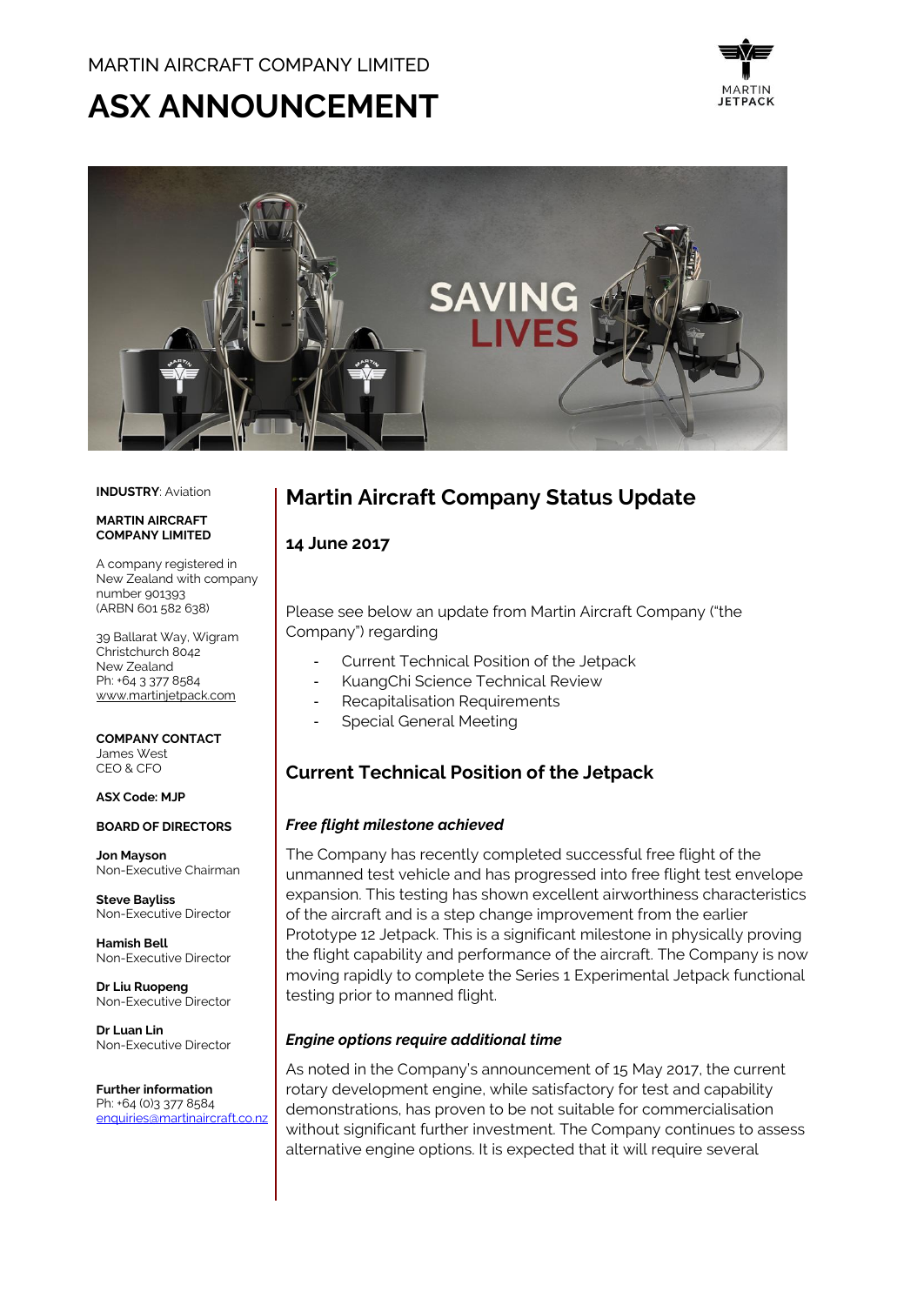months to complete the alternate engine study, which is intended to determine a viable alternative engine pathway to support a commercially viable product.

#### *Current technical focus*

The priority and focus for the Company continues to be to identify a commercially viable engine and integrate it into the Jetpack, carry out manned capability demonstrations, establish a base line design for the Series 1 Commercial Jetpack and agree a certification basis with regulators, including costs and timeline estimates.

#### **KuangChi Science Technical Review**

As part of a process to ensure ongoing capitalisation of the Company (see below), our major shareholder KuangChi Science ("KCS") has requested, and is currently undertaking, a technical review of the operational and commercial feasibility of the Jetpack, with a focus on the engine and aircraft design. To facilitate the review the Company has sought and obtained a comprehensive Confidentiality Agreement from KCS. In addition, the Independent Directors have established and documented a formal Information Sharing Protocol to ensure that no core IP or price sensitive data is shared with KCS while allowing the disclosure of information necessary to enable KCS to undertake the technical review.

### **Recapitalisation Requirements**

As previously noted, the Company will require further funding to complete the test programme and to seek out commercial opportunities with respect to the Jetpack product.

The company has sufficient capital based on forecast cashflows to continue operations at the current scale through to the end of August 2017.

The Interim Financial Statements to 31 December 2016 made an assumption that the Company would be able, when required, to utilise some cash held in its Hong Kong subsidiary to fund the parent company. On further investigation, it seems that this may be difficult due to existing funding commitments of the Hong Kong subsidiary. The Company is investigating further options to secure these funds to enable funding of the parent company into October 2017, however it remains confident in reviewing projected cashflows that even without the additional cash in the timeframe it can continue to trade through to the end of August 2017.

In reaching a conclusion in regards to the requisite Going Concern Statement in the December 2016 Interim Financial Statements, the Company sought and received a financial commitment from its major shareholder KCS for NZ\$10 million, being the amount estimated as being required for the Company to continue trading for a period of at least twelve months from the date of signing of the Interim Financial Statements, namely to 28 February 2018, but subject to shareholder and regulatory approvals as required and provided there remains appropriate commercial rationale for the funding.

Whilst a number of significant technical and operational milestones have been achieved since that undertaking was provided, as noted above, some uncertainties have arisen with respect to the commercial viability of the current engine programme, which have resulted in delays to development and potential cost extensions. These matters amongst some smaller technical issues form a significant part of the current Technical Review being undertaken by KCS.

Whilst that review remains underway with positive support from KCS, the Company has now been notified by KCS that they do not wish to provide further capital to the business until such time as a viable commercial pathway for the aircraft can be determined in more detail - and until control of the Martin Aircraft Company Board is established.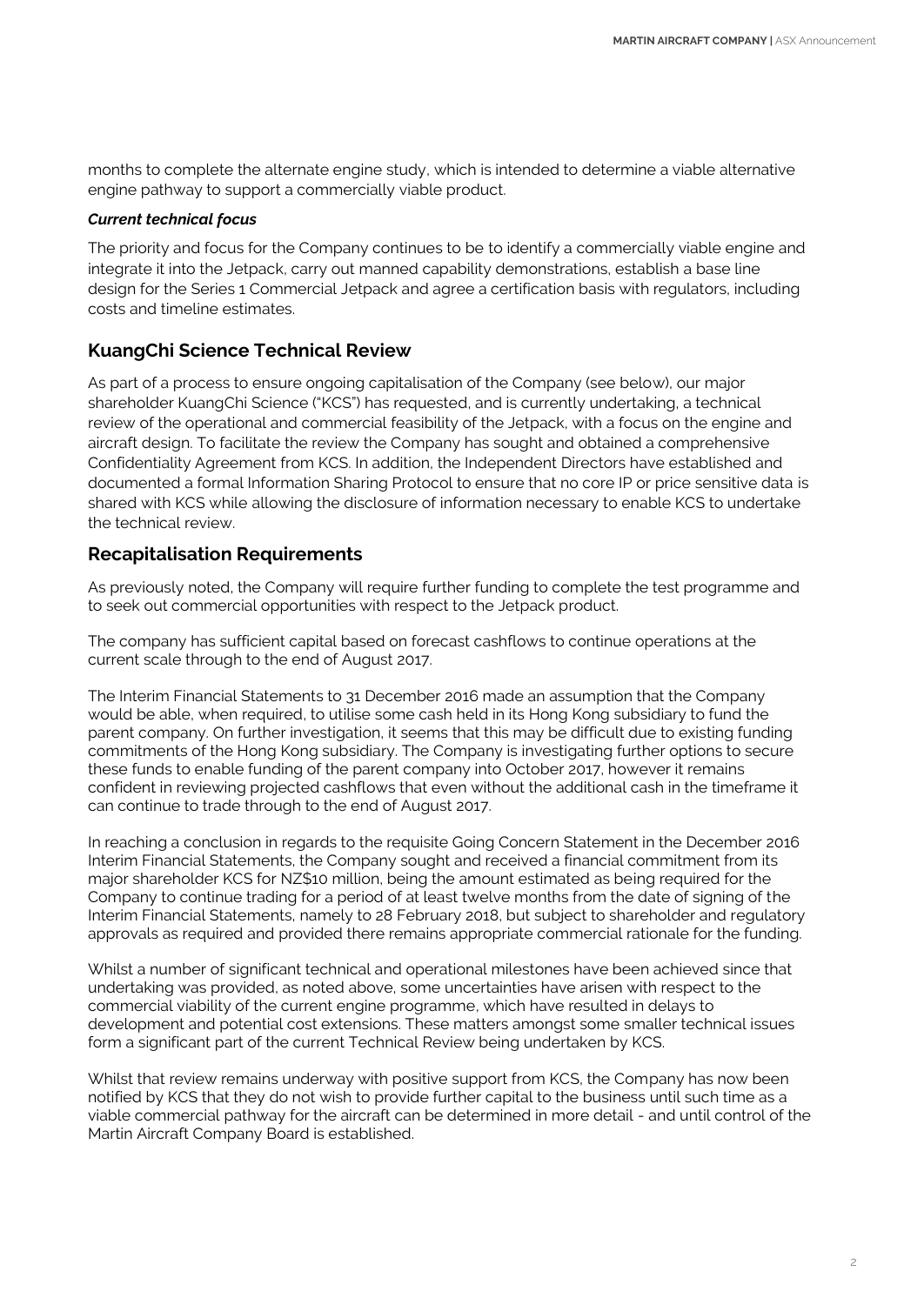The Company is now urgently considering its options in light of this notification, and is in discussions with KCS with respect to the nature of alternative funding strategies. The Company is considering an offer from KCS to seek new capital from investors known to them in Hong Kong and China in small tranches through private placements. Alternatively, the Company could undertake a broader capital raising process. However, it should be noted that the Company believes that completing a full capital raising process in the required timeframe is likely to be challenging, particularly until further clarity can be given to potential investors with respect to the commercial pathway for the aircraft and the broader Company investment case. The Company will further report to shareholders as soon as the preferred pathway is identified.

## **Special General Meeting**

The Company has received a request from KCS, which is (together with its associates) the majority shareholder of the Company, to call a meeting of shareholders to vote on a resolution to amend the Constitution to remove the requirement that the majority of Directors must be ordinarily resident in New Zealand (per detail below). Accordingly, a Notice of Meeting was sent to Shareholders on 13 June 2017 calling for a meeting to be held at the Company's headquarters in Christchurch at 4.00pm on 28 June 2017.

In moving the resolution, KCS considers that the Company needs to have the freedom to secure the best Directors available to continue to foster the Company's status as a company with global investors and aspirations; and that the proposed amendment would afford the Company more flexibility in sourcing Director talent globally.

The Independent Directors consider that the proposed amendment is not inconsistent with usual practice for New Zealand companies, where there is not usually a requirement for New Zealand companies to have more than one Director who lives in New Zealand, unless the company is listed on the NZX in which case the requirement is that at least two Directors live in New Zealand and that at least a third of the Directors are independent. However, the Company is listed on the ASX rather than the NZX and there is no equivalent requirement for either matter under the ASX Listing Rules.

The Independent Directors note that gaining approval for the proposed resolution is likely to be a material factor in KCS' decision to continue to support the Company financially in the future; and accordingly believe that in light of the above it would not be unreasonable to conclude that this is in the best interests of the Company, particularly given that KCS already has the ability to control the appointment of all Directors under the Company's Constitution.

Accordingly, if the proposed amendment is approved by shareholders, it is possible that all but one of such Directors appointed could be resident outside of New Zealand (or the one Director could be resident in Australia, so that there are no Directors who live in New Zealand). This could also mean that the current situation where a majority of the Board comprises New Zealand-based Directors would cease.

## **In Conclusion**

Whilst challenges continue to exist, the Company has made some real progress in recent months. The focus now continues to be on the engine alternatives and capital raising process, and the Company will update the market as soon as further information comes to hand.

In addition, the Company would like to remind shareholders to carefully review the Special General Meeting Notice distributed on 13 June 2017.